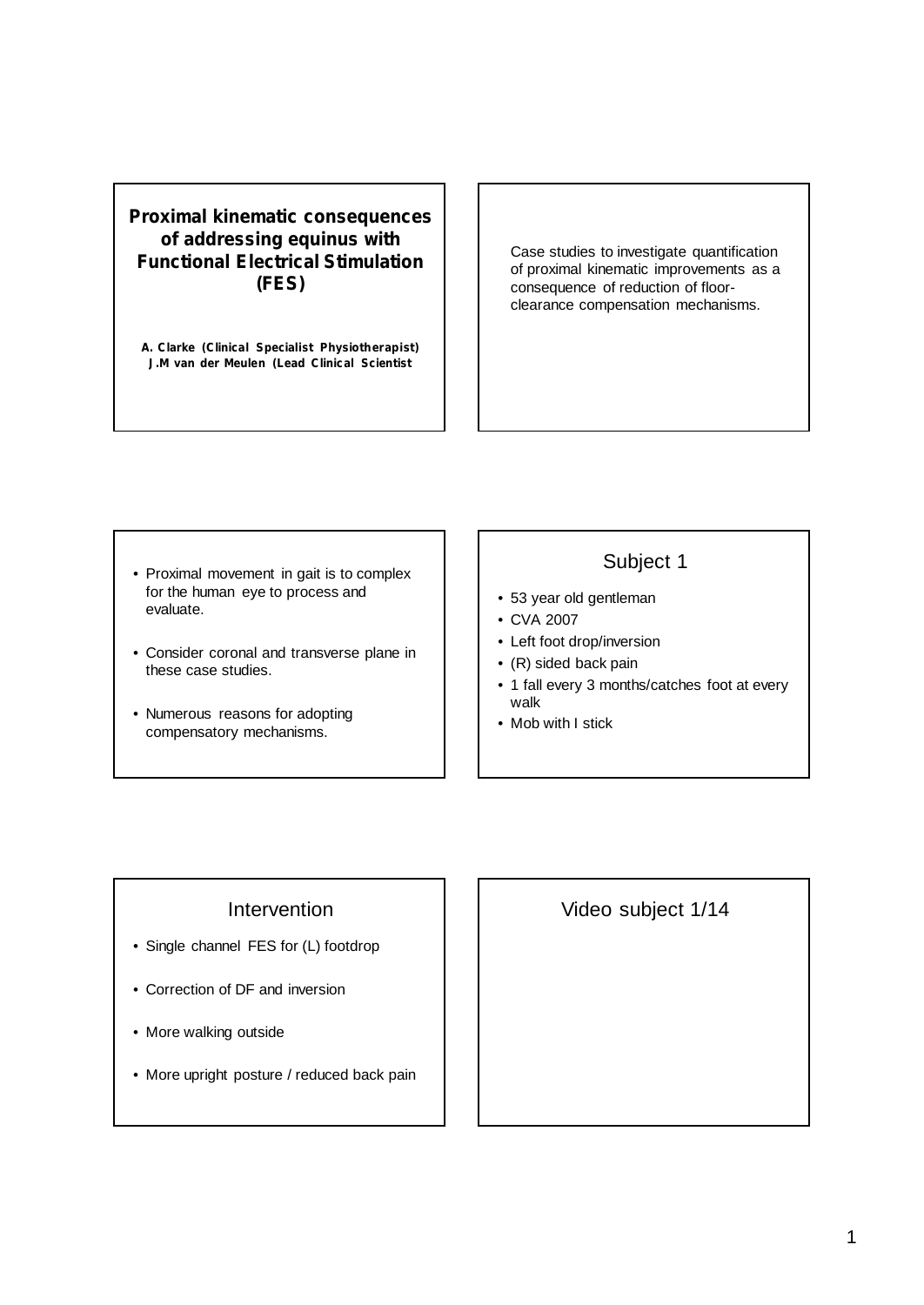



# Subject 2

- 50 year old lady
- MS
- (R) foot drop
- Falls every 2 weeks
- Trips every week
- Fatigue
- Reduced balance in walking

# **Intervention**

- Single channel (R) FES to correct foot drop
- Increased confidence
- Walks dog / socialises more
- Less fatigue and effort
- Increased speed